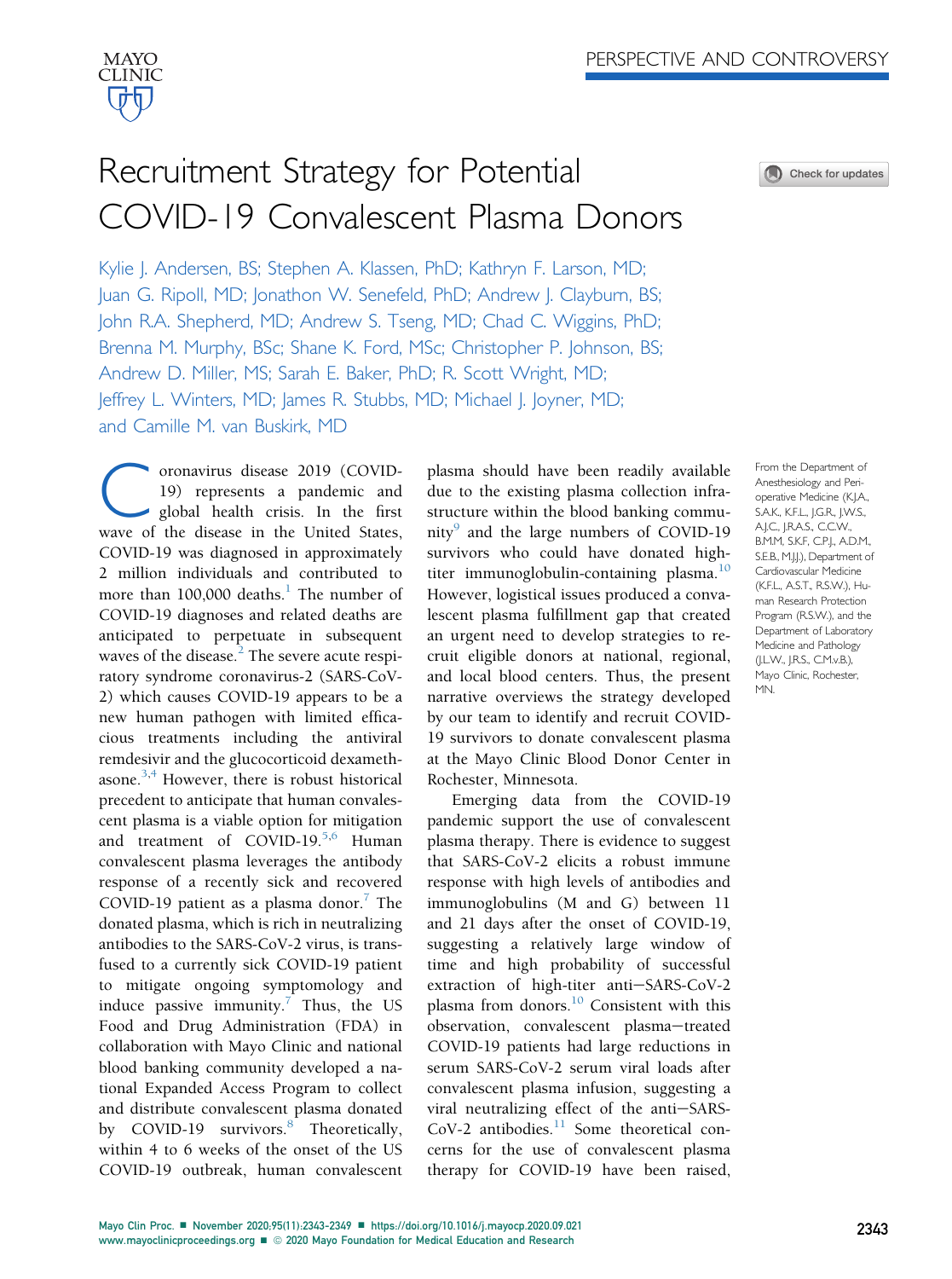including the risk of transfusion-related lung injury, transfusion-related circulatory overload, and antibody-dependent enhancement of COVID-19.<sup>[12](#page-6-11)</sup> However, in a large study of 20,000 patients transfused with convalescent plasma, there was no signal of toxicity beyond what is expected from plasma use in severely ill patients.  $8,13$  $8,13$  Although the efficacy of convalescent plasma remains unknown, preliminary investigations have provided a signal of possible benefit in severely ill COVID-19 patients.<sup>[14,](#page-6-13)[15](#page-6-14)</sup> Thus, recruitment of COVID-19 survivors was fundamental to meet the rapidly growing demand for convalescent plasma as the pandemic progressed and clinical interest in convalescent plasma therapy increased.

Recruitment of convalescent plasma donations at the Mayo Clinic Blood Donor Center in Rochester, Minnesota, required a strategy to interface with the community of recovering COVID-19 patients and recruit eligible convalescent plasma donors. To accommodate the growing magnitude and geographical spread of COVID-19 survivors and the changing convalescent donor eligibility criteria outlined by regulatory agencies and local institutions, we required this strategy to be inherently modifiable. Overall, this recruitment strategy used a simple survey, an algorithm for triaging donors, a workflow for connecting donors with Mayo Clinic Blood Donor Center, a team of physician navigators (including medical students) to screen eligible donors, and a support center for donor questions. This strategy may be adopted by other institutions to rapidly increase convalescent plasma donor recruitment.

# DONOR RECRUITMENT STRATEGY **OVERVIEW**

To identify previously ill recovered COVID-19 survivors who satisfied present and changing eligibility criteria to donate convalescent plasma, we used a brief online survey hosted by the Research Electronic Data Capture system. $16,17$  $16,17$  To reduce user timeburden, this survey was limited only to questions deemed necessary to determine donor eligibility and to maximize the retention of interested volunteers ([Table](#page-1-0)). Although the

#### <span id="page-1-0"></span>TABLE. Convalescent Plasma Donor Recruitment Survey Questions<sup>[a](#page-1-1)</sup>

- 1. Do you authorize that the information you enter in this form can be shared with Mayo Clinic?
- 2. Do you authorize Mayo Clinic staff to contact you by phone and/or e-mail?
- 3. What is your first and last name?
- 4. What is your date of birth?
- 5. What is the best e-mail address to reach you?
- 6. What is the best phone number to reach you?
- 7. Where is your current residence (city and state)?
- 8. Did you test positive for COVID-19 (nasopharyngeal swab or serological test)? What was the date of your positive test result? $b$ Was this test result processed through the Mayo Clinic Health System?<sup>b</sup> 9. When did your symptoms start? 10. Are you still symptomatic for COVID-19? When did your symptoms resolve?<sup>[c](#page-1-3)</sup>
- 11. Have you ever donated blood and/or plasma?
- 12. If you meet the eligibility criteria, would you be interested in donating your plasma?

<span id="page-1-1"></span> $^{\circ}$ COVID-19 = coronavirus disease 2019.

<span id="page-1-2"></span><sup>b</sup>Presented if respondent answered "yes" to question 8.

<span id="page-1-3"></span><sup>c</sup>Presented if respondent answered "no" to question 10.

eligibility criteria for convalescent plasma donation changed with the development of COVID-19 laboratory tests and greater un-derstanding of SARS-CoV-2 transmission,<sup>[9,](#page-6-8)[18](#page-6-17)</sup> at the time of writing, three key survey questions identified eligible convalescent plasma donors: 1) Did you test positive for COVID-19 (via nasopharyngeal swab or serological test)? (Question 8); 2) Are you still symptomatic for COVID-19? If no, when did your symptoms resolve? (Question 10); and 3) Where is your current residence (city and state)? (Question 7).

The Web-based donor recruitment survey was distributed to potential convalescent plasma donors via several avenues. The link to the recruitment survey and service center email address was displayed to all Mayo Clinic staff on the Mayo Clinic internal homepage, as well as the Mayo Clinic Blood Donor Center website. The link to the survey was provided to a network of collaborating physicians (including infectious disease and community internal medicine physicians)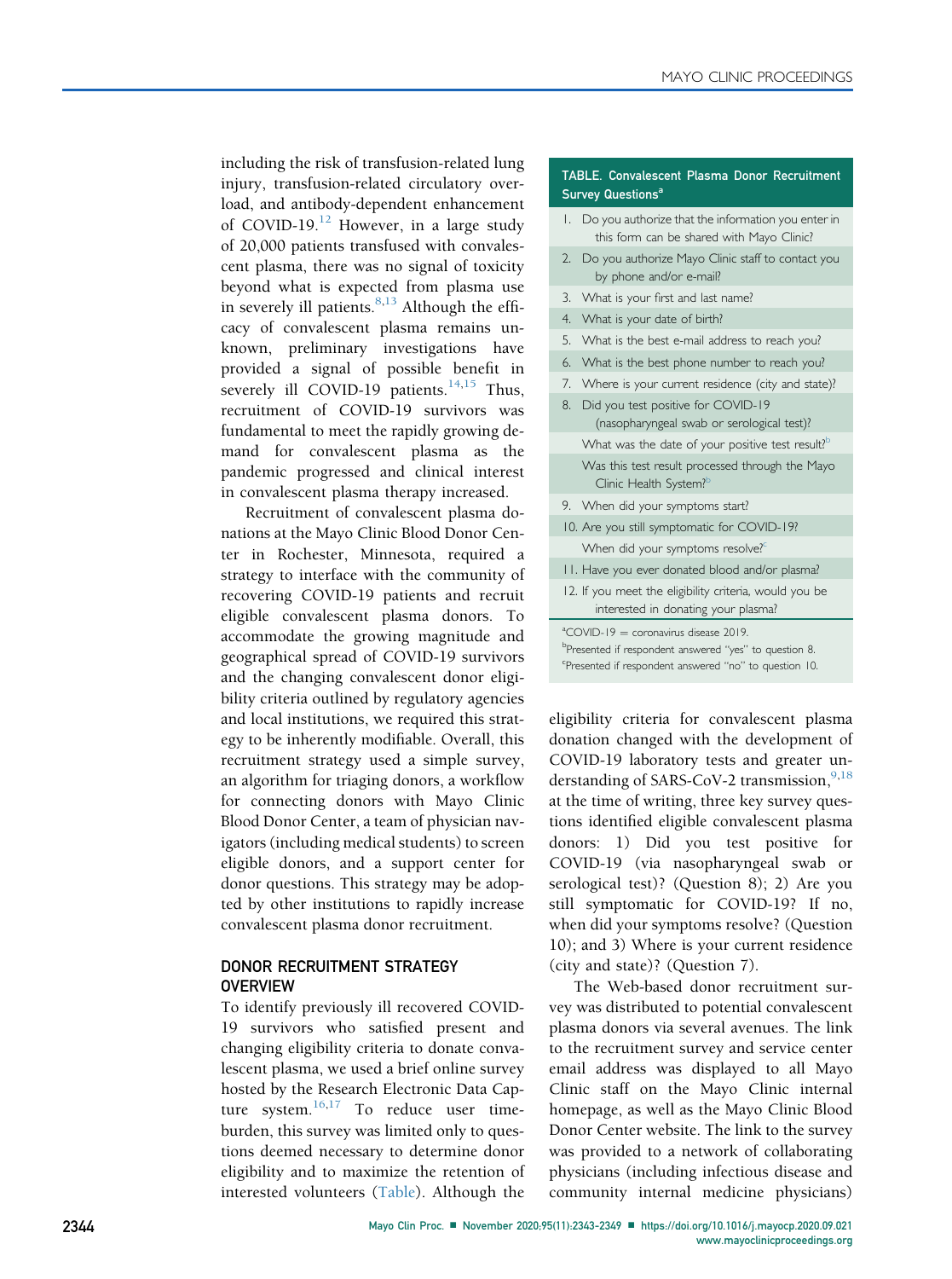<span id="page-2-0"></span>

| Volunteer completes donor recruitment survey                                                                               |                                                                 |                                                                                                     |                                                                                   |
|----------------------------------------------------------------------------------------------------------------------------|-----------------------------------------------------------------|-----------------------------------------------------------------------------------------------------|-----------------------------------------------------------------------------------|
| Immediately eligible                                                                                                       | Soon to be eligible                                             | <b>Eligible for other efforts</b>                                                                   | <b>Ineligible</b>                                                                 |
| Positive COVID-19 lab test<br>Symptoms resolved >14 days<br>ago                                                            | Positive COVID-19 lab test<br>Symptoms resolved <14 days<br>ago | Positive COVID-19 lab test<br>Symptoms resolved >14 days<br>ago<br>Do not reside close to Rochester | No positive COVID-19 lab test<br>Did not authorize follow-up<br>contact           |
| Physician navigator verifies<br>COVID-19 lab test result and $\subset$<br>symptom resolution                               | Auto-generated survey to identify<br>donation eligibility date  | Donor information sent to<br>affiliated Mayo Clinic campus or<br>donor directed to national efforts | Auto-generated e-mail to confirm<br>ineligibility and<br>encourage blood donation |
| Donor information transferred to<br>transfusion medicine team at<br>Mayo Clinic, Rochester                                 |                                                                 |                                                                                                     |                                                                                   |
| Convalescent plasma donation                                                                                               |                                                                 |                                                                                                     |                                                                                   |
| FIGURE. Overview of the convalescent plasma donor recruitment algorithm for coronavirus disease 2019 (COVID-19) survivors. |                                                                 |                                                                                                     |                                                                                   |

and health care providers within the Mayo Clinic system responsible for monitoring the recovery and quarantine of COVID-19 survivors who could send the link to interested COVID-19 patients. Also, the electronic recruitment survey was distributed to local and state health departments and broadcast directly to potential donors via social media platforms. Local convalescent donor recruitment efforts were also supplemented by national plasma donor recruitment campaigns that commenced later in the pandemic (eg, "The Fight Is in  $Us$ <sup>[19](#page-6-18)</sup>).

All procedures accessed public information and did not require ethical review as determined by the Mayo Clinic Institutional Review Board in accordance with the Code of Federal Regulations, 45 CFR 46.102, and the Declaration of Helsinki. All survey responses were stored in a secure database that enabled donor triaging. We maintained physical, electronic, and procedural safeguards to prevent unauthorized access to and improper use of personal information. All personal information voluntarily provided by prospective donors was transmitted via a secure encrypted connection and stored within the Mayo Clinic Research Electronic Data Capture database that resides behind multiple layers of security. The contact

information for volunteers reporting a residence in Arizona and Florida was transferred to a collaborator at the appropriate Mayo Clinic campus via the secure and encrypted Mayo Clinic system.

As outlined in the following discourse, responses to the three key questions delineated contact priority and enabled our team to classify respondents as: 1) an immediately eligible convalescent plasma donor, 2) a soon-to-be-eligible convalescent plasma donor, 3) eligible for other convalescent plasma donation efforts, and 4) ineligible to donate convalescent plasma [\(Figure\)](#page-2-0).

# Immediately Eligible Convalescent Plasma **Donors**

Volunteers were deemed immediately eligible for convalescent plasma donation if they reported: 1) a positive COVID-19 laboratory test via a positive polymerase chain reaction (PCR) or serological test, 2) being asymptomatic for COVID-19 for 14 days or more, and 3) currently residing within close proximity to the Mayo Clinic Rochester, Minnesota, campus ([Figure](#page-2-0)).<sup>[18](#page-6-17)</sup> Potentially eligible donors were then contacted by our team of physician navigators to confirm survey responses, including COVID-19 laboratory test results and symptom resolution.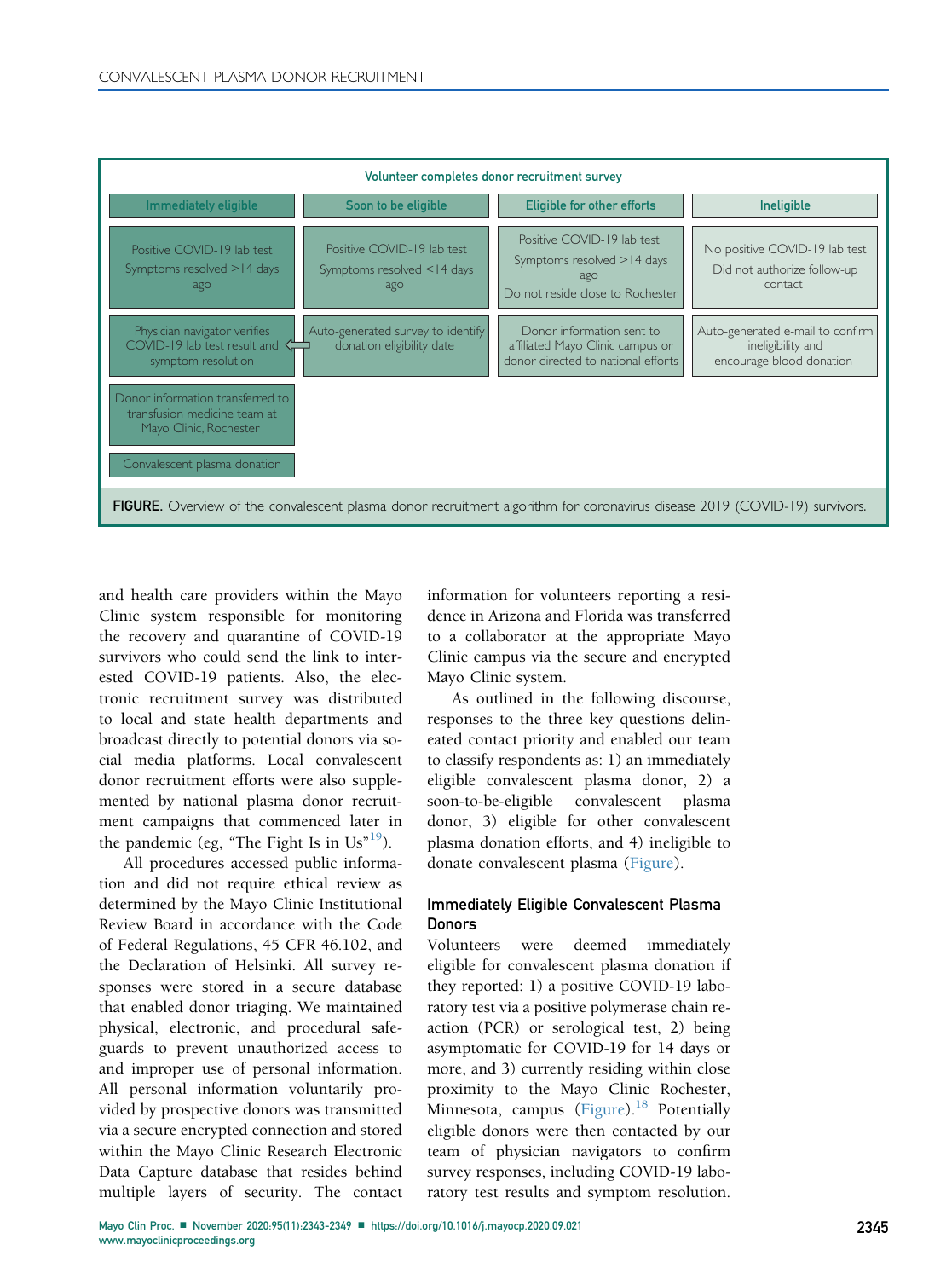For the subset of potential donors that obtained COVID-19 testing through the Mayo Clinic system, with the authorization of the potential donor [\(Table\)](#page-1-0), physician navigators accessed the individual's electronic medical records to view only relevant health information including confirming test results and dates. Physician navigators were familiar with the Mayo Clinic electronic health records and could rapidly identify information concerning a potential donor's testing and medical care related to COVID-19. Potential donors who obtained COVID-19 testing through an external health system were asked to securely send a copy of their test results to the physician navigator team for review. With verbal authorization from the potential donor, physician navigators sent contact information and test results to the Mayo Clinic Rochester Blood Donor Center team.

Next, eligible donors were contacted by a transfusion medicine team member to review basic background information for a blood product donation and schedule an appointment for donation. To ensure donors could easily navigate newly established health screening checkpoints at Mayo Clinic entrances, a letter was provided to each donor outlining their reason for entering the facility despite a recent COVID-19 infection. On the day of plasma donation, donors were required to successfully complete the standard blood donation in-person questionnaire and screening exam. Following donation, plasma underwent standard infectious agent testing and SARS-CoV-2 enzymelinked immunosorbent assay. Convalescent plasma donors with SARS-CoV-2 plasma antibody titers greater than or equal to 160 and satisfactory blood product screening (eg, negative for human leukocyte antibody) could be contacted 28 days following the initial donation to schedule a second plasma donation.<sup>[18](#page-6-17)</sup>

# Soon-to-Be-Eligible Convalescent Plasma Donors

Volunteers were deemed soon-to-be-eligible convalescent plasma donors if they reported: 1) a positive COVID-19 laboratory test via a PCR or serological test, and 2) being asymptomatic for COVID-19 for less than 14 days [\(Figure](#page-2-0)).<sup>18</sup> Upon survey submission, soonto-be-eligible donors received an automated email indicating that our team would contact them 14 days after their reported date of symptom resolution. Coronavirus disease 2019 survivors who reported a positive COVID-19 laboratory test and remained symptomatic for COVID-19 received a similar automatically generated email providing them with a link to a supplemental survey that captured the date of becoming COVID-19 symptom free. Once COVID-19 survivors became COVID-19 symptom free for 14 days or more, they were reclassified as immediately eligible for convalescent plasma donation and contacted by our physician navigator team for verification of test results and symptomology.

# Convalescent Plasma Donors Eligible for Other Efforts

Regardless of their COVID-19 symptom status, potential donors were deemed to be eligible for other efforts beyond convalescent plasma donation at the Mayo Clinic Blood Donor Center in Rochester, Minnesota, if they reported: 1) a positive COVID-19 laboratory test via a PCR or serological test, and 2) a current residence beyond a reasonable distance from Mayo Clinic Rochester [\(Figure\)](#page-2-0). If a respondent reported current residence in close proximity to Mayo Clinic campuses in Florida or Arizona, their contact information was transferred to a collaborator at the appropriate campus. Alternatively, respondents who were not in close proximity to any Mayo Clinic campus were provided information about national initiatives that were encouraging convalescent plasma donation and could direct a large volume of potential donors, including the National Convalescent Plasma Project, $20$  the American Association of Blood Banks COVID-19 website, $21$  and "The Fight Is in Us."<sup>[19](#page-6-18)</sup>

# Ineligible Convalescent Plasma Donors

Respondents were deemed ineligible to donate convalescent plasma and were immediately excluded from follow-up by our team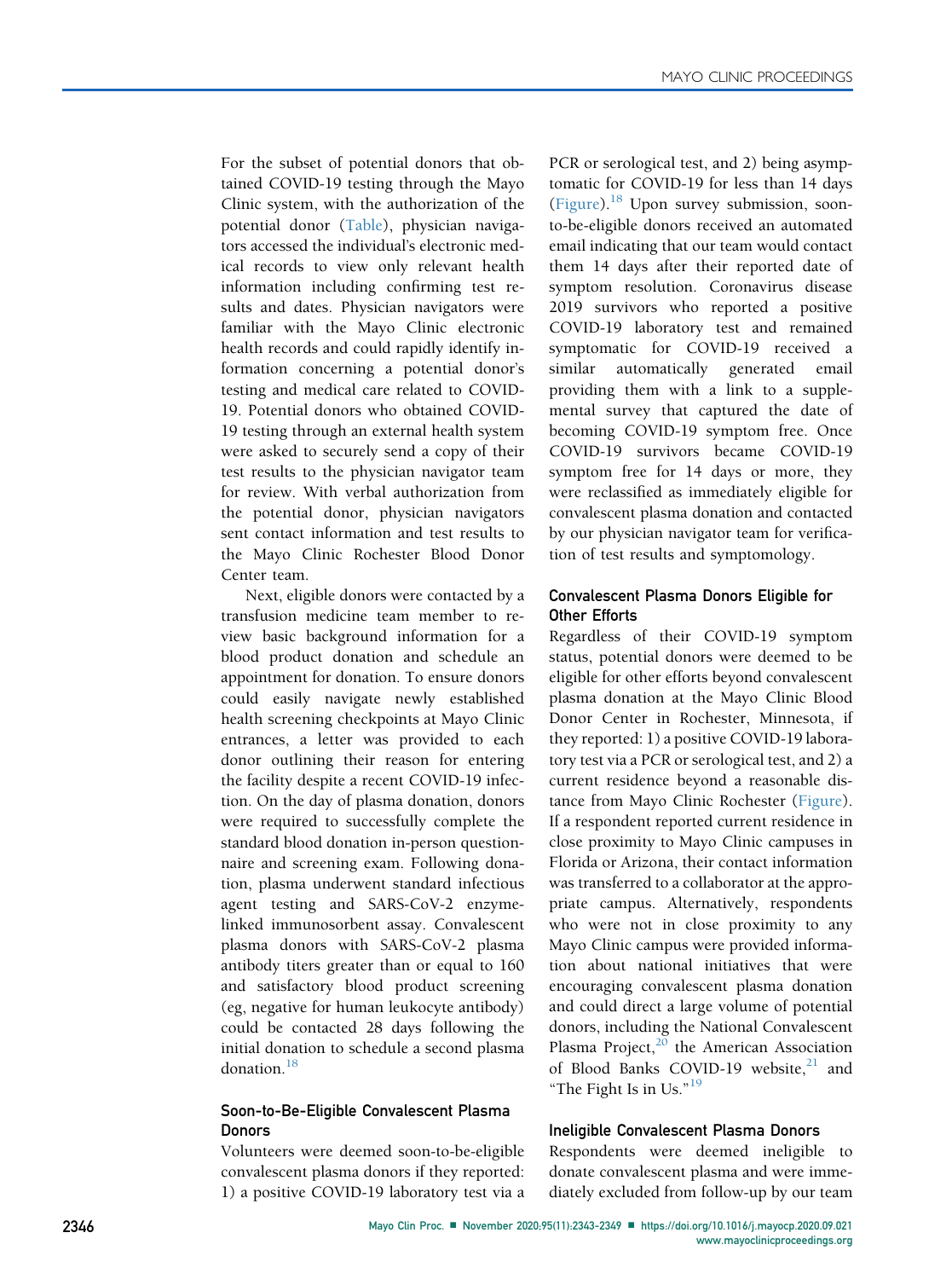if they 1) reported no positive COVID-19 laboratory test, 2) submitted an incomplete survey, 3) did not authorize follow-up contact by our team, or 4) could not be contacted by our team for follow-up ([Figure](#page-2-0)). Volunteers were also excluded from followup by our team if they declined contact authorization at any time. Ineligible respondents received an automated email to communicate both our gratitude and the reason for their ineligibility. This automated email also included a new call to action for interested volunteers  $-$  we encouraged the individuals (if eligible) to perform a standard blood donation to prevent future blood shortages and direct them to the American Association of Blood Banks website ([http://](http://covidplasma.org/) [covidplasma.org/](http://covidplasma.org/)) which provides blood donation information. $^{21}$  $^{21}$  $^{21}$  Also, our donor service center encouraged interested potential donors who reported COVID-19 symptoms but did not receive a COVID-19 clinical test to contact their health care provider for a serology test and then fill out the recruitment survey again if they were seropositive.

# CONVALESCENT PLASMA DONOR SERVICE CENTER

Our Web-based recruitment survey and all email communications to interested potential donors contained the e-mail address for our convalescent plasma service center. The service center team used available resources from the US FDA, Mayo Clinic, and the blood banking community to support questions regarding donor eligibility and COVID-1[9](#page-6-8) testing.<sup>9[,18](#page-6-17)</sup> Also, the service center supported the physician navigator team by providing ongoing communication with screened eligible donors.

# STRENGTHS OF THE RECRUITMENT **STRATEGY**

This convalescent plasma donor recruitment strategy had several key strengths:

1) The recruitment strategy had inherent scalability to meet the growing magnitude of recovering COVID-19 patients and enabled

filtering by donor location to link the volunteer to a convenient donation center.

- 2) This strategy reduced the administrative and clinical workload associated with screening potential convalescent plasma donors experienced by transfusion staff at the Mayo Clinic Blood Donor Center. Thus, the blood donation team was able to continue collecting apheresis platelet, platelets, and whole blood donations while also scaling up convalescent plasma donations during the ongoing pandemic.
- 3) The simple Web-based screening survey optimized volunteer convenience and the screening algorithm enabled rapid identification of currently eligible volunteers, retained interested volunteers who were not eligible upon initial survey completion, and provided a new call to action to perform a standard blood donation, if eligible, for those who did not meet convalescent plasma donation eligibility criteria.
- 4) This recruitment approach accommodated real-time modifications to the US FDA[18](#page-6-17) and Mayo Clinic Blood Donor Center convalescent plasma donor eligibility criteria. For example, when serologic testing was recognized as a confirmatory test for COVID-19, we modified our screening algorithm and automatically contacted volunteers who had previously met or had greater likeli-hood of meeting eligibility criteria.<sup>[18](#page-6-17)</sup>
- 5) This recruitment strategy was comprised by a team of physician navigators (including medical students), researchers, and technicians who collaborated with transfusion medicine personnel at Mayo Clinic. Our team provided a full-service interface for the community of COVID-19 survivors that identified eligible donors and educated interested volunteers regarding COVID-19 laboratory testing and convalescent plasma donation information using current federal- and statelevel guidelines. Notably, beyond requiring a fundamental understanding of COVID-19 symptomology and testing, plasma donation, and how to navigate electronic health records (physician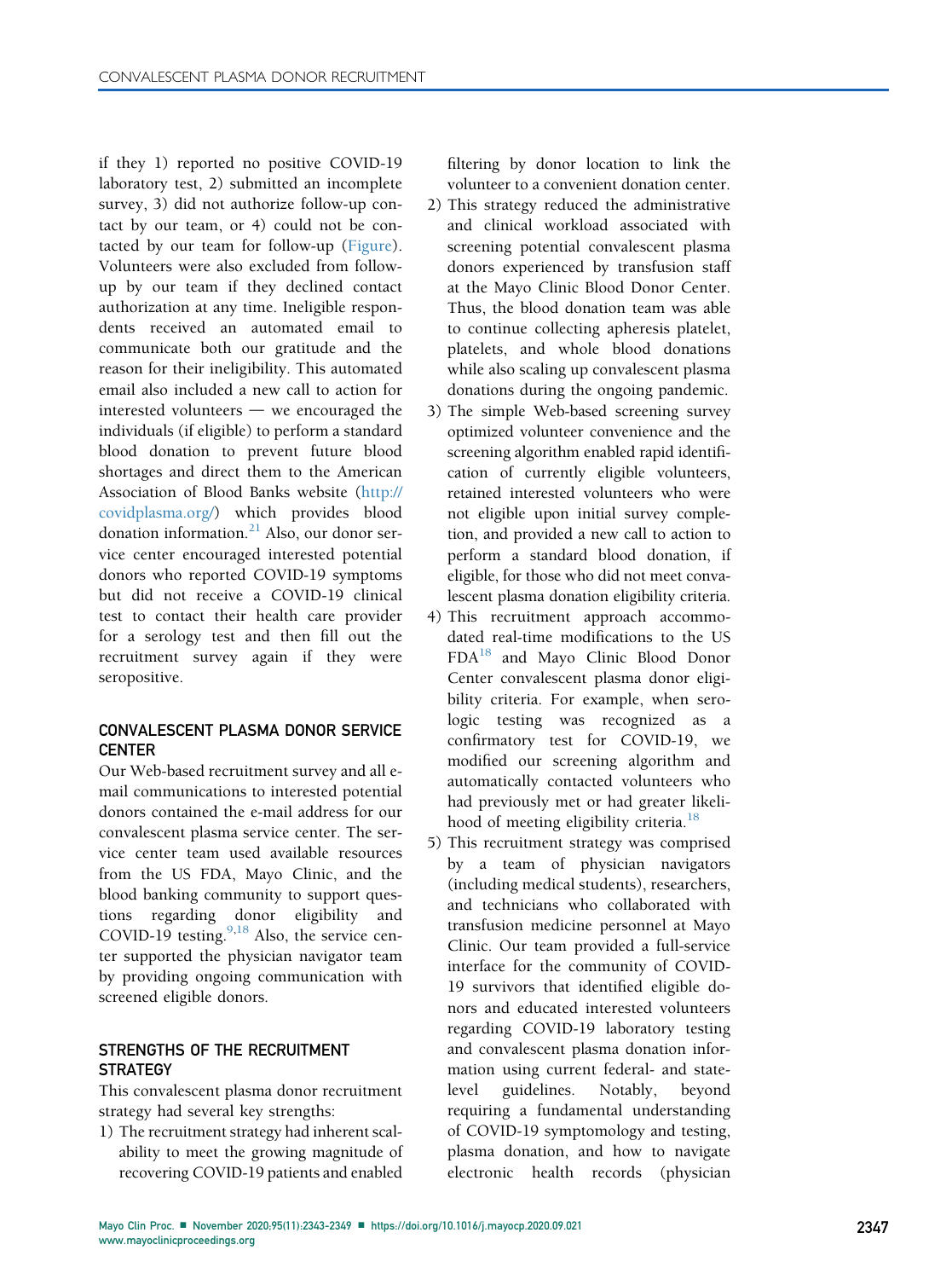navigators), this program did not require specialized training which means it may be implemented by other institutions.

### FUTURE CHALLENGES AND PERSPECTIVES

Our strategy for interfacing with the community of COVID-19 survivors may be expanded through the following avenues:

- 1) By introducing plasma fractionators into our recruitment network, we may recruit donors to contribute to a hyperimmune immunoglobulin G product for COVID-19. Two important populations of eligible donors would be immediate candidates for the plasma fractionation route: a) individuals who have antibody titers below the threshold thought to be efficacious for COVID-19 treatment, and b) volunteers ineligible for standard blood donation, such as multiparous women with human leukocyte antigen antibodies.
- 2) There is the opportunity to leverage electronic medical records to, upon a positive COVID-19 test result, automatically alert the ordering physician to provide the patient with the link to our donor recruitment survey and support center email address. As the availability of serologic tests increases, this avenue will enhance the volume of donors that did not receive an initial diagnostic test.
- 3) Partnership with external health care systems or institutions using this recruitment strategy will increase both the number of potential plasma donors and enhance donation convenience for potential donors. Currently, our strategy encourages COVID-19 survivors to donate at the Mayo Clinic Blood Donor Center in Rochester, Minnesota. By partnering with other health systems we may sort eligible donors by current residence and direct volunteers to the closest donation center. As post-secondary campuses re-open, institutions may broadcast this convalescent plasma donor recruitment survey to previously ill recovered students, staff, and faculty.

### **CONCLUSION**

In response to the COVID-19 pandemic, the US FDA, in collaboration with Mayo Clinic and the national blood banking community, developed a national Expanded Access Program to collect and distribute convalescent plasma donated by COVID-19 survivors.<sup>[8](#page-6-7)</sup> However, at the onset of the US COVID-19 outbreak, multiple logistical hurdles prevented a satisfactory supply of convalescent plasma.<sup>[9](#page-6-8)</sup> To overcome the convalescent plasma fulfillment gap, our team of researchers and physicians developed a strategy to identify and recruit COVID-19 survivors to donate convalescent plasma at the Mayo Clinic Blood Donor Center in Rochester, Minnesota. This recruitment strategy used a simple Web-based survey, an algorithm for triaging donors, a pipeline for connecting donors with Mayo Clinic blood transfusion centers, a team of experts to screen eligible donors, and a support center for donor questions. By partnering with external health care systems and postsecondary institutions to distribute our recruitment survey, or with plasma fractionators to collect plasma from individuals who are deemed ineligible for convalescent plasma donation by blood banks, we may continue to grow the volume of convalescent plasma for the treatment of COVID-19.

# ACKNOWLEDGMENTS

The authors thank the dedicated members of the Mayo Clinic Blood Donor Center and COVID-19 survivors who donated convalescent plasma. Drs Andersen, Klassen, Larson, Ripoll, and Senefeld contributed equally as co-first authors.

Abbreviations and Acronyms: COVID-19 = coronavirus disease 2019;  $PCR = polymerase chain reaction$ ;  $SARS-$ CoV-2 = severe acute respiratory syndrome coronavirus-2; US FDA = US Food and Drug Administration

Grant Support: This program was supported in part by National Heart, Lung, and Blood Institute (NHLBI) grant 5R35HL139854 (to M.J.J.), National Institute of Diabetes and Digestive and Kidney Diseases (NIDDK) 5T32DK07352 (to J.W.S. and C.C.W.), Natural Sciences and Engineering Research Council of Canada (NSERC)